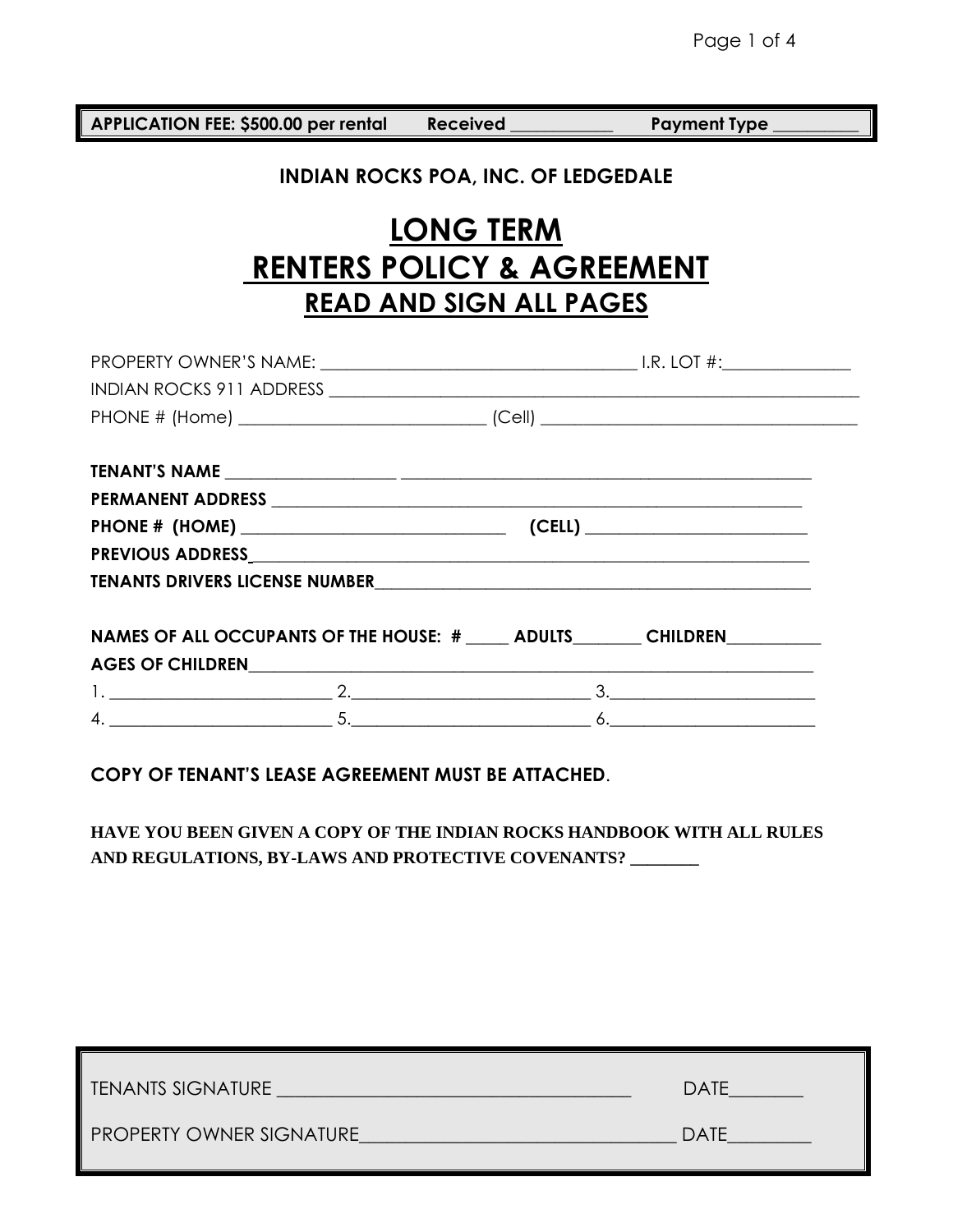## **TENANT REFERENCES: ( MUST BE COMPLETE. REFERENCES WILL BE CONTACTED):**

| <b>NAME</b>                                                                                                    | ADDRESS                                                                                 | <b>PHONE NO.</b> |
|----------------------------------------------------------------------------------------------------------------|-----------------------------------------------------------------------------------------|------------------|
|                                                                                                                | 2.                                                                                      |                  |
| 3.                                                                                                             |                                                                                         |                  |
| ADDRESS: AND THE SAME STATE OF THE STATE OF THE STATE OF THE STATE OF THE STATE OF THE STATE OF THE STATE OF T |                                                                                         |                  |
| TENANT VEHICLE IDENTIFICATION: NUMBER OF CARS: ______                                                          |                                                                                         |                  |
|                                                                                                                |                                                                                         |                  |
|                                                                                                                |                                                                                         |                  |
|                                                                                                                |                                                                                         |                  |
|                                                                                                                |                                                                                         |                  |
|                                                                                                                |                                                                                         |                  |
|                                                                                                                |                                                                                         |                  |
|                                                                                                                |                                                                                         |                  |
| <b>TENANT GOLFCART REGISTRATION</b>                                                                            |                                                                                         |                  |
|                                                                                                                | 1. MAKE: _________________________: YR: _______; COLOR: _______; I.R. ID #:____________ |                  |
|                                                                                                                |                                                                                         |                  |

| PETS: ONLY ONE PET ALLOWED (DOG OR CAT) BREED:    |  |
|---------------------------------------------------|--|
| DOGS MUST BE LEASHED AT ALL TIMES - SEE HANDBOOK. |  |

| <b>TENANTS SIGNATURE</b>        | <b>DATE</b> |
|---------------------------------|-------------|
| <b>PROPERTY OWNER SIGNATURE</b> | <b>DATE</b> |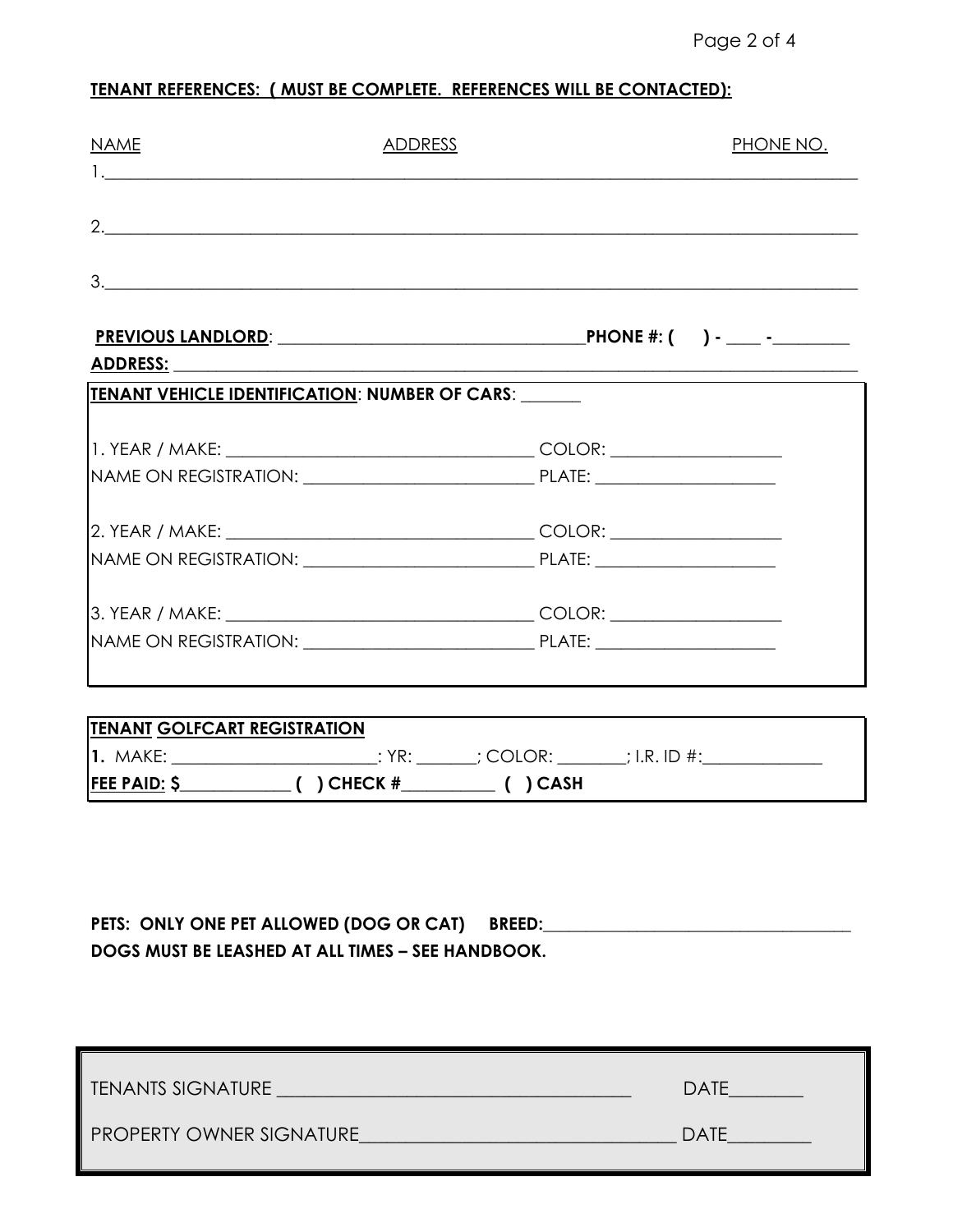### **INDIAN ROCKS RENTAL POLICY PROCEDURES & DEFINITIONS**

**THIS RENTAL POLICY WAS ADOPTED BY THE BOARD OF DIRECTORS TO ESTABLISH GUIDELINES FOR THE OWNER AND THE TENANT IN ORDER FOR ALL PARTIES TO BECOME AWARE OF THE PROTECTIVE COVENANTS AND RULES AND REGULATIONS. THIS IS A MEANS OF ENJOYMENT, AWARENESS AND PROTECTION FOR THE TENANT AND THE INDIVIDUAL PROPERTY OWNER (S) TO SAFEGUARD THEIR INTEREST AND INVESTMENT.**

**VIOLATIONS/FINE:** A **FINE** OF **\$500.00 (FIRST OFFENSE) and \$1,000.00 (SECOND OFFENSE)** WILL BE **ATTACHED** TO THE PROPERTY OWNERS ACCOUNT FOR FAILURE TO SUBMIT ALL REQUIRED INFORMATION AS PER THIS POLICY. **FINES FOR VIOLATIONS OF RULES AND REGULATIONS OF INDIAN ROCKS CAUSED BY THE TENANT WILL BE CHARGED TO THE LANDORD'S ACCOUNT.** 

**THE CONDUCT OF THE TENANT WILL BE THE RESPONSIBILITY OF THE LANDLORD, AND THE LANDLORD WILL BE EXPECTED TO CONTROL HIS TENANT.**

**SHORT TERM LEASE:** IS DEFINED AS **LESS THAN A MONTH**. A LEASE AGREEMENT IS NOT REQUIRED HOWEVER, THE INFORMATION ON PAGES 1 & 2 IS REQUIRED, ALONG WITH SIGNATURES ON ALL PAGES OF ALL PARTIES. THIS IS TO BE ON FILE IN THE ASSOCIATION OFFICE THREE (3) DAYS BEFORE THE COMMENCEMENT OF THE LEASE. RESPONSIBILITY FOR PROVIDING SAME IS THE OBLIGATION OF THE OWNER. *(THE PROPERTY OWNER IS THE RESPONSIBLE PERSON)*

**LONG TERM LEASE:** IS DEFINED AS OVER A MONTH.

THE TENANT MAY NOT ASSIGN OR SUBLET THE LEASE WITHOUT THE CONSENT OF THE LANDLORD, WHICH SHALL NOT BE UNREASONABLY WITHHELD, AND WITHOUT FULL COMPLIANCE WITH SAID RULES & REGULATIONS THROUGH THE ASSOCIATION.

THE PROPERTY OWNER SHALL BE RESPONSIBLE TO PROVIDE THE TENANT (S) WITH COPIES OF ALL RULES AND REGULATIONS, RENTAL POLICY ETC. AS REQUIRED.

AT LEAST **10 DAYS** BEFORE OCCUPANCY BY THE TENANT, THE OWNER IS TO NOTIFY THE ASSOCIATION OFFICE AND PROVIDE ALL THE NECESSARY INFORMATION AS PER THE RENTAL POLICY.

| TENANTS SIGNATURE               | DATE        |
|---------------------------------|-------------|
| <b>PROPERTY OWNER SIGNATURE</b> | <b>DATE</b> |